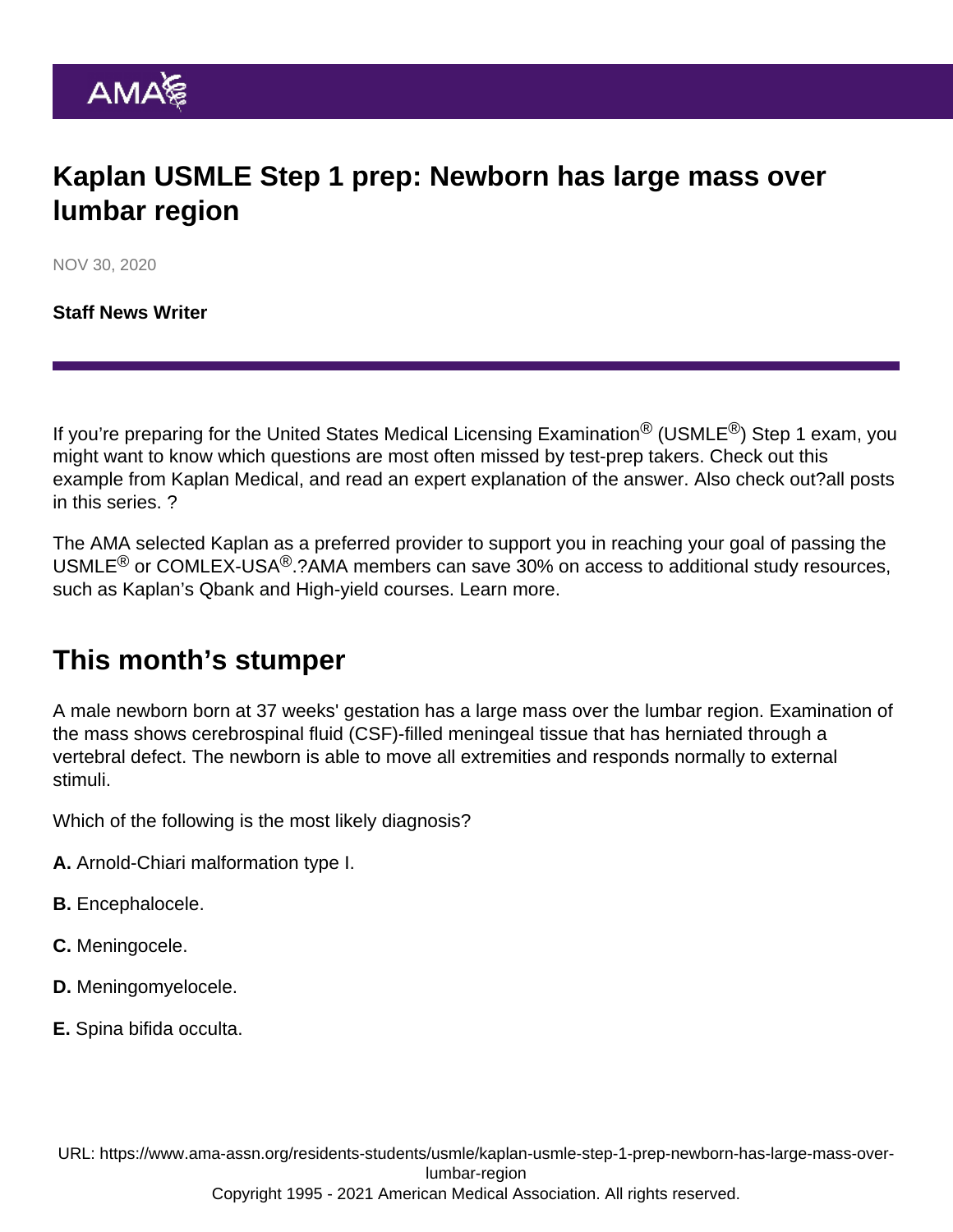The correct answer is C.

## Kaplan Medical explains why

Normally, the closure of the neural tube occurs during the fourth week of development with the rostral neuropore closing at around the 25th day and the caudal neuropore closing at around the 27th day (see figure). If the tube fails to close properly, a neural tube defect will occur.

Failure of rostral neuropore closure results in anencephaly and failure of normal caudal neuropore closure results in spina bifida. Risk factors for neural tube defects include inadequate folate (inadequate intake or folic acid antagonists such as methotrexate), antiepileptic drugs (e.g., valproate, carbamazepine), and maternal diabetes.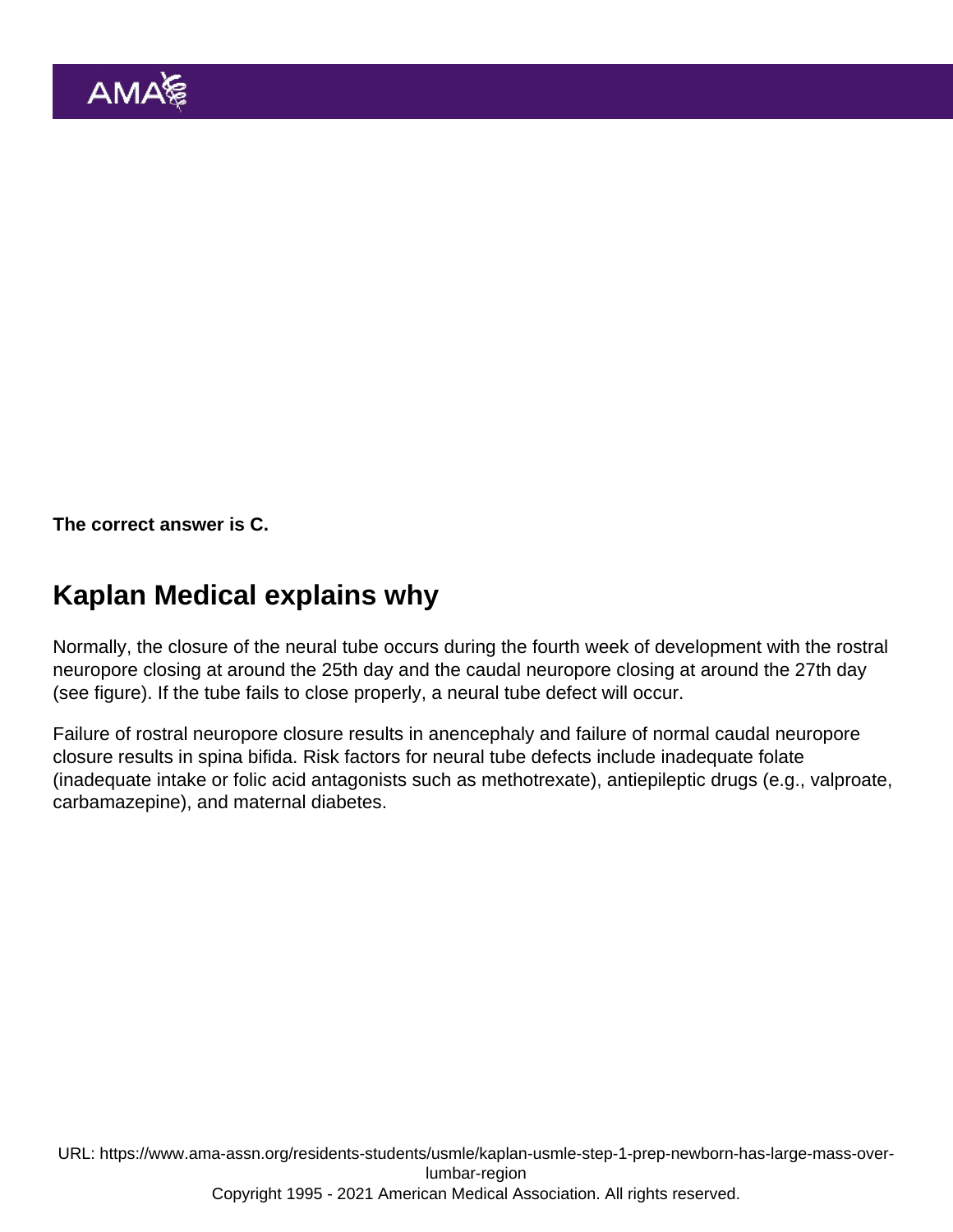Spina bifida with meningocele is a defect in the caudal portion of the neural tube in which the meninges protrude through a vertebral defect, but the spinal cord is normally positioned and usually functions normally.

Different forms of spina bifida are shown below.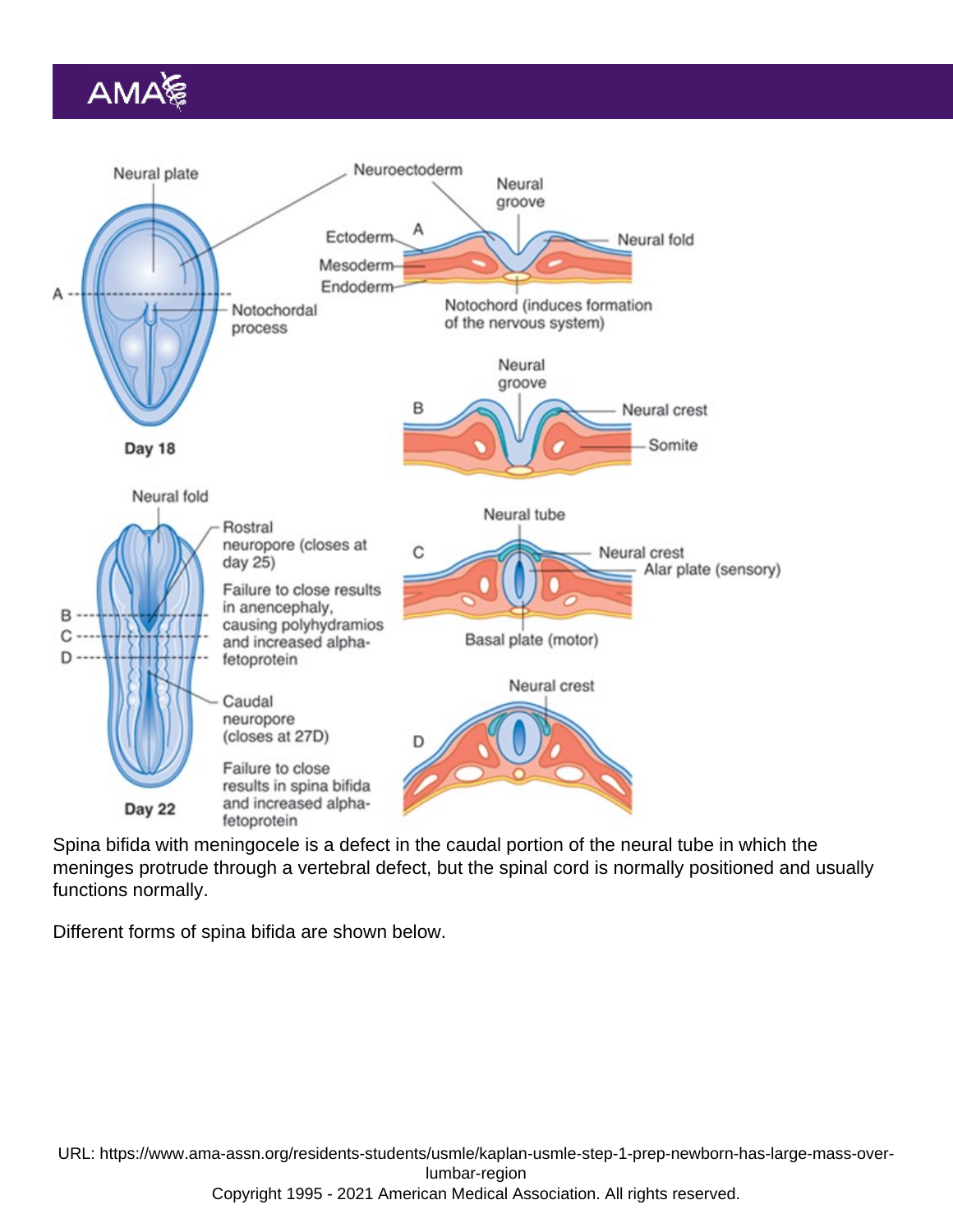### Why the other answers are wrong

Choice A: Arnold-Chiari malformation type I is a downward displacement of the cerebellar tonsils such that they extend through the foramen magnum. It is not a defect in the closure of the neural tube. This is usually asymptomatic. It may be associated with syringomyelia but would not be associated with a CSF filled meningeal cyst.

Choice B: Encephalocele is a herniation of the brain through a bony defect in the skull caused by defective closure of the cranial vault overlying of the rostral end of the neural tube.

Choice D: Meningomyelocele is a neural tube defect, usually in the lumbar region in which the meninges and the spinal cord protrude through a vertebral defect. This neural tube defect is associated with neurologic deficits that are usually severe and are seen at the level of the defect. Neurologic function above and below the level of the defect is typically normal.

Choice E: Spina bifida occulta is the mildest of the neural tube defects, typically consisting of a small vertebral defect with normal spinal cord and meninges. In actuality, this is not a defect of the neural tube itself, but rather of the closure of the vertebral arch surrounding the neural tube. The defect is often associated with a skin dimple or tuft of hair that overlies the defect. There are no neurological deficits associated with this neural tube defect.